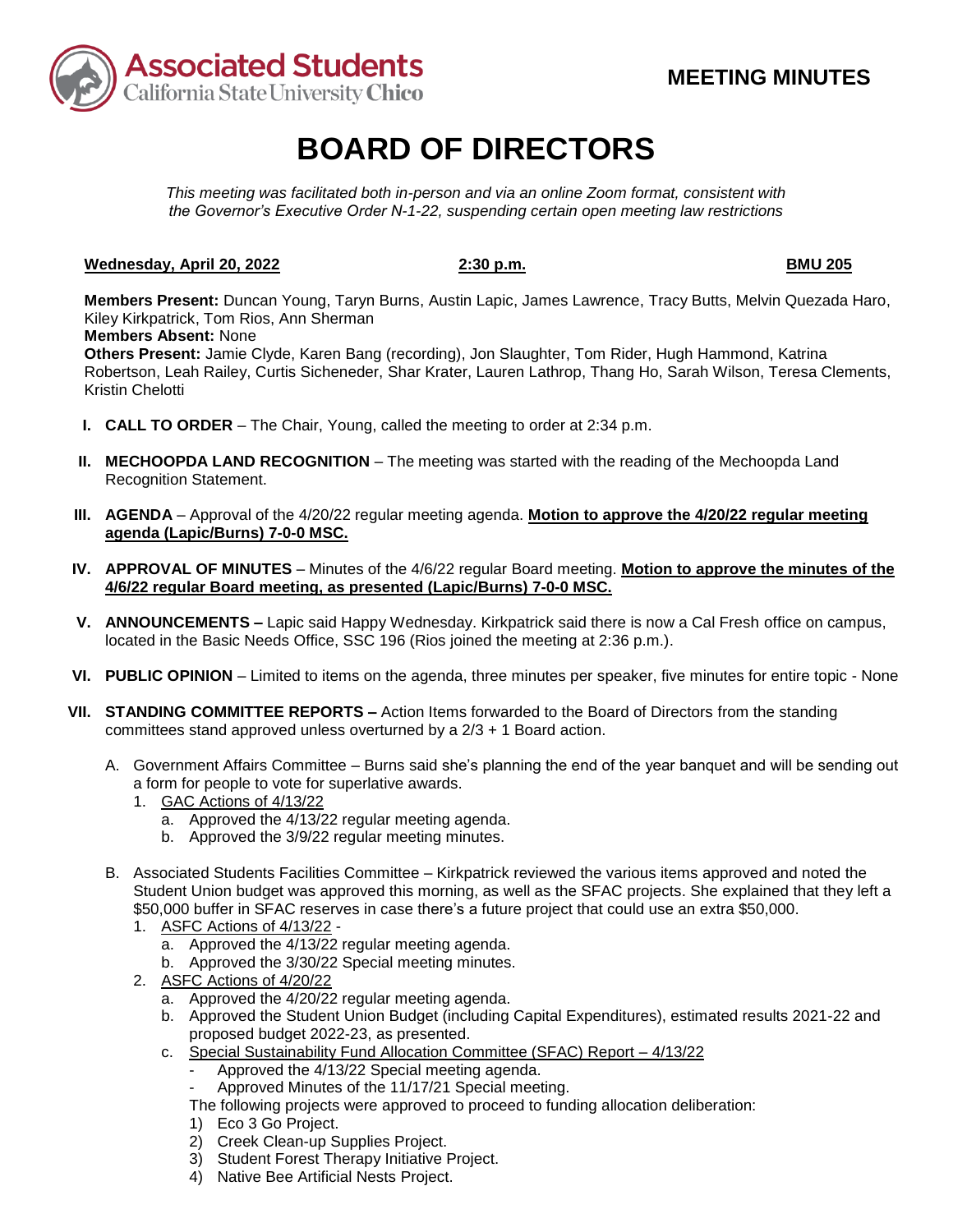- 5) Living Roof for the Bell Memorial Union Project.
- 6) Marketplace Dishmachine Zero-Waste Project Water, Natural Gas, Landfill Waste Reduction Project.
- 7) Solar Agrivoltaics System at the University Farm Project.
- The following projects under \$5,000 were approved for funding:
- 1) Creek Clean-up Supplies Project for \$2,639.
- 2) Student Forest Therapy Initiative Project for \$4,999.
- 3) Native Bee Artificial Nests Project for \$4,999.
- The following projects over \$5,000 were approved at SFAC, pending additional approval by ASFC.
- 1) Eco 3 Go Project for \$33,120.
- 2) Living Roof for the Bell Memorial Union Project for \$258,000.
- 3) Marketplace Dishmachine Zero-Waste Project Water, Natural Gas, Landfill Waste Reduction in the revised amount of \$126,000.
- 4) Solar Agrivoltaics System at the University Farm Project in the revised amount of \$172,000.
- d. Approved funding the Eco 3 Go Project for \$33,120.
- e. Approved funding the Living Roof for the Bell Memorial Union Project for \$258,000.
- f. Approved funding the Marketplace Dishmachine Zero-Waste Project Water, Natural Gas, Landfill Waste Reduction Project for \$126,000.
- g. Approved funding the Solar Agrivoltaics System at the University Farm Project for \$172,000.
- C. Associated Students Businesses Committee Lapic noted their budget was approved.
	- 1. ASBC Actions of 4/11/22
		- a. Approved the 4/11/22 regular meeting agenda.
	- 2. ASBC Actions of 4/18/22
		- b. Approved the 4/18/22 regular meeting agenda.
		- c. Approved the Associated Students Auxiliary Businesses Budget Dining Services (including Capital Expenditures), estimated results 2021-22 and proposed budget 2022-23, as presented.

# **VIII. BUSINESS**

- A. Action Item: Approval of new policy for Associated Students Corporate Codes Associated Students Social Media Policy - Slaughter noted that per Sherman's suggestion at the last Board meeting, guideline information was added to the policy. **Motion to approve new policy for Associated Students Corporate Codes – Associated Students Social Media Policy, as presented (Lapic/Burns) 8-0-0 MSC.**
- including title change to Marketing and Publicity Policy Slaughter said this updates the policy name and removes mention of the EVP's need to review items as they now go to the Marketing Department for approval. B. Action Item: Approval of revisions to Associated Students Corporate Codes – Publicity and Advertising Policy, **Motion to approve revisions to Associated Students Corporate Codes – Publicity and Advertising Policy, including title change to Marketing and Publicity Policy, as presented (Lapic/Burns) 8-0-0 MSC.**
- C. Action Item: Approval of revisions to Associated Students Human Resources Policy Administrative Time Off (Exempt Status) Policy, Policy No. 505, including title change to Bonus Time Off Policy, Policy No. 505 – Railey said per the Board's suggestion, she changed the title to Bonus Time Off Policy (Sherman joined the meeting at 2:46 p.m.). **Motion to approve revisions to Associated Students Human Resources Policy – Administrative Time Off (Exempt Status) Policy, Policy No. 505, including title change to Bonus Time Off Policy, Policy No. 505, as presented (Kirkpatrick/Lawrence) 8-0-1 MSC.**
- this policy is very forward thinking and expressed appreciation for the revisions, especially the delineation of the D. Action Item: Approval of revisions to Associated Students Human Resources Policy – Time Off for School Activities, Policy No. 755 – Clyde said it was questioned at the previous Board meeting about coverage for parents if an employee has an adult child with a disability. She said instead of trying to come up with allinclusive language, that any exceptions to this policy would go to the Executive Director for approval. Rios said word "parent." **Motion to approve revisions to Associated Students Human Resources Policy – Time Off for School Activities, Policy No. 755, as presented (Lapic/Burns) 9-0-0 MSC.**
- count of 13,500 was used to build the Activity Fee and Student Union budgets. She explained that reserves will be used to balance the operational budgets in order to remain committed to creating and successfully delivering E. Information Item: Review of Associated Students Budget (including Pay Schedule), estimated results 2021-22 and proposed budget 2022-23 – Robertson provided an overview of the budget, noting a conservative head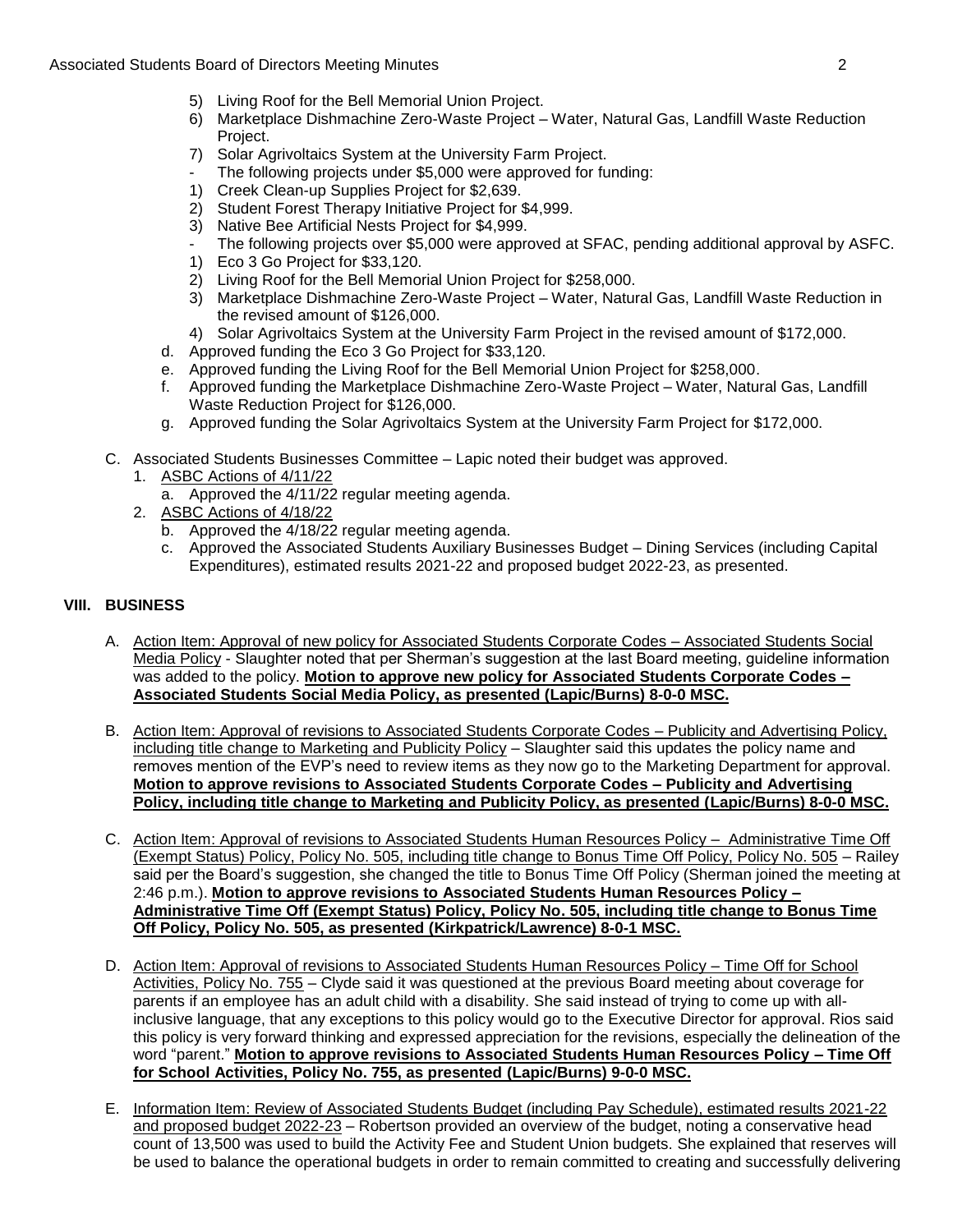### Associated Students Board of Directors Meeting Minutes 3

 \$200,000. They have applied for a new grant but it has not been approved yet. Robertson reviewed the Auxiliary Activities Fund, starting with Dining Services. They are expected to have \$0 available for reserves in reviewed the Student Union Fund, explaining that it includes both the BMU and the WREC and noted for 2022- Clyde said the numbers can be overwhelming and spoke to the philosophy of the budget. She said the overall increased. She said the head count could increase and they've also budgeted with all positions staffed which exceptional programs and services under the current circumstances. Robertson said the proposed Pay Schedule is included in the budget packet for approval as required by CalPERS, the AS retirement provider. Capital Expenditures were next reviewed and she reviewed the major highlights for each area. Regarding the Activity Fee Fund, she said it is being proposed that Activity Fee use \$552,135 of excess reserves to fully fund planned allocations during 2022-23. Potentially, \$74,391 in reserves may be needed for 2021-22. She said the CDL's CCAMPIS Grant ends 9/30/22 so that will reduce their annual program income by approximately 2022-23. The Wildcat Store was next reviewed and for 2021-22 an estimated net decrease of (\$196,528) is expected. For Proposed 2022-23, an estimated net decrease of (\$270,730) is projected. Robertson next 23 an estimated net increase of \$149,813 is projected. Net Asset Reserves for each area were next reviewed. Regarding the Corporate Services Fund and Area Reimbursements, Robertson said this includes: Financial Services, Administration, Human Resources, Information Technology and Corporate Insurance. She said these cost centers are reimbursed by the AS areas to achieve a net \$0 bottom line result. Robertson next reviewed Area Reimbursements, noting they identify the allocated costs charged between budgeted areas of the AS. large picture of what they're seeing is that we're budgeting into the reserves. She explained that over the last two years they have had challenges, the head count decreased and expenses increased. Clyde said a series of layoffs were done before this Board, knowing that we'd be going into more challenging times. She said some people were brought back, but they did not fill all positions as we have to right-size due to lower head count. Positions have been decreased for both student and career staff; however, minimum wage and insurance have never happens. Clyde said they have been good stewards of student dollars and have saved for a rainy day, which we're in right now and which will continue for a while. She said using reserves buys us time to make more changes if worse case scenario is more realistic. Sherman expressed agreement with Clyde regarding the budget.

 a range but the minimum was also adjusted to \$18/hour. She said this causes the issue that new employees those numbers and also there have been notable increases in insurance, food, energy and a lot of adjusted each year and Clyde said we're tied to our CPI and that she works with Sherman and the University some of the large amount of the reserves in the ASFC fund to do a big payoff. Sherman said there are system schedule. She also noted that depending on what the interest rates are you might not want to refinance your a position as we can be and if the new CCAMPIS grant is approved that would be another \$200,000 for the budget. Young asked if there is another way to invest reserves in order to get a higher return on them. the AS is careful to not invest student dollars in risky funds. Kirkpatrick questioned the pay schedule pay grade minimum and maximum and Clyde said this schedule shows could be making the same amount of money as those that have been here for a length of time and said the compression issue still needs to be dealt with. Sherman said it's important to hope for the best but plan for the worst. She said the numbers being presented are hopefully a realistic scenario and possibly we won't meet uncertainties. Sherman explained that the Board can approve the budget but it's just our plan and it's possible our reality may be different from the plan one way or the other. Lawrence questioned how CPI increases are President on this each year. Sherman provided further information regarding the CPI, noting it was discussed extensively at Cabinet this year. Regarding debt on the buildings, Young asked if it would be possible to use wide revenue bonds for funds for buildings and if interested in doing a payoff, would have to look at the debt as interest rates are increasing. Reserves were discussed and Sherman said the rule of thumb is to have three to six months of operational funds available. Clyde said having the reserves that we do, we're in as good Robertson said they're invested per the Investment Policy and with higher returns comes risk. She noted that

F. Information Item: 2022 Associated Students We Wills - Slaughter said last year the Strategic Plan and Priorities regarding how staff feel that we as an organization can achieve these priorities and how they as an individual/department can do so. He next reviewed the We Wills for each strategic priority. Slaughter said the and noted the only way we can move forward is if there's buy-in and everyone is on the same page for this. She were approved, which include the We Wills, which states how we as an organization will meet the strategic priorities that were approved: sustainability, diversity, wellness and service. He said they planned for an Encore meeting with all staff to workshop generating statements; however, had to cancel the meeting due to COVID restrictions. He said they instead designed a survey that went out to all staff in order to solicit comments next step is that in August when the staff reconnects for CORE, they will workshop in person more departmental goals and set priorities. Clyde said this has been a process that the AS had done long before she started here. She said the last couple of years difference is the use of all of our staff which takes a little longer said everyone knows the shared values, knows what they stand for, and works on them. Lapic questioned the